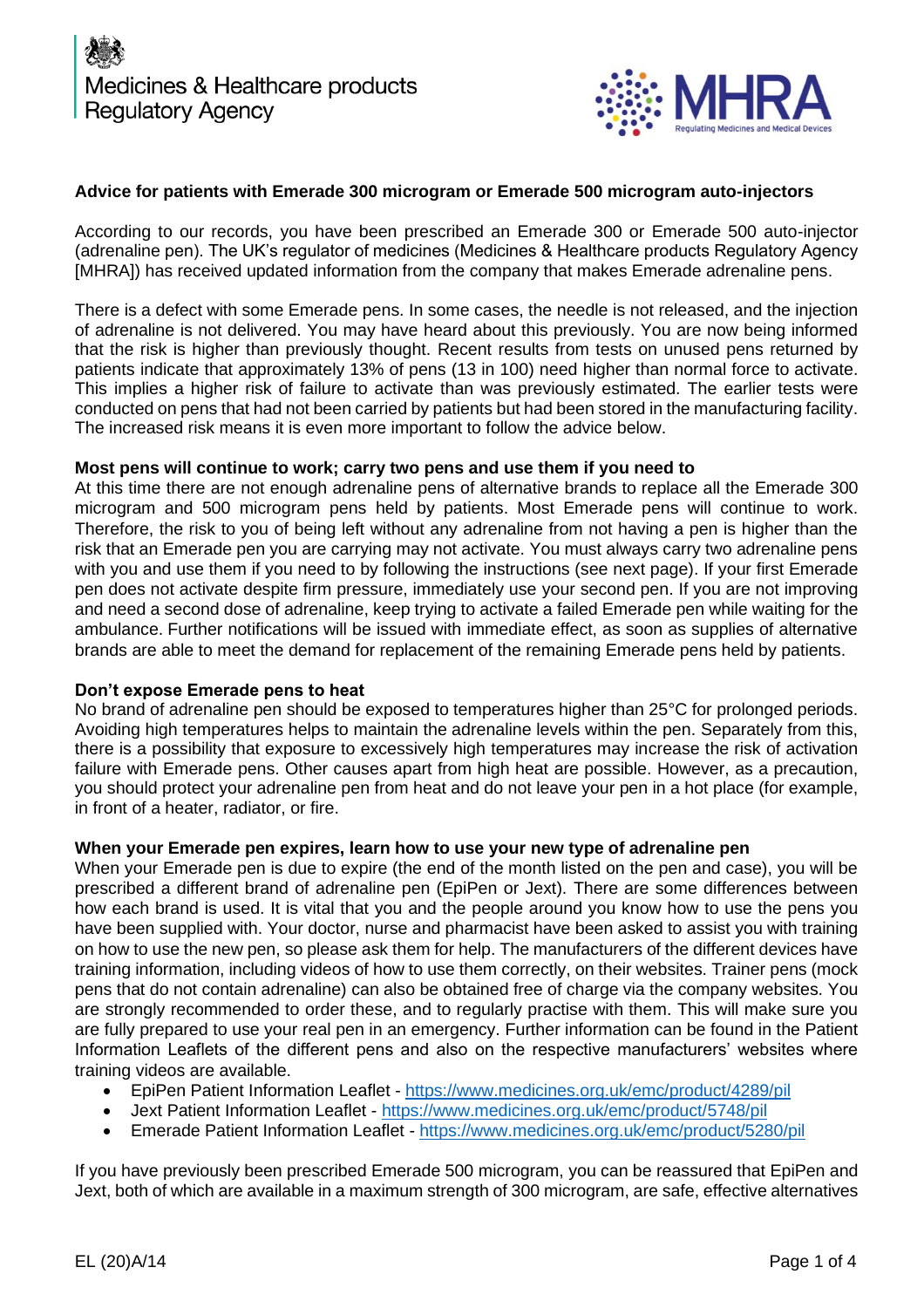



to Emerade 500 microgram. You therefore do not need to replace each Emerade 500 microgram pen you used to carry with two 300 microgram EpiPens or 300 microgram Jext pens. You must still carry a total of two pens with you at all times – regardless of strength – in case you need to administer a second dose of adrenaline before the arrival of the emergency services.

### **What to do if you suspect anaphylaxis**

- use your adrenaline pen immediately or ask someone else to do this if you prefer (any person is legally allowed to administer adrenaline to another person to save a life);
- call an ambulance (999) immediately after giving the injection or ask someone to do this. Say this is an emergency case of anaphylaxis (pronounced "anna-fill-axis");
- use your second adrenaline pen 5 to 15 minutes after the first pen if you are not improving or if you start to deteriorate after an initial improvement;
- use your second adrenaline pen immediately if an Emerade pen fails to activate despite pressing firmly against the thigh;
- if you are not improving and need a second dose, keep trying to use a failed Emerade pen while waiting for the ambulance, even if one pen has activated

A full investigation is still ongoing. The MHRA and Bausch and Lomb UK Limited will provide updated information to healthcare professionals and affected members of the public as soon as it becomes available.

You can help us by continuing to report any issues directly via the Yellow Card reporting tool, [www.mhra.gov.uk/yellowcard.](http://www.mhra.gov.uk/yellowcard) Always include the brand and batch number on your pen.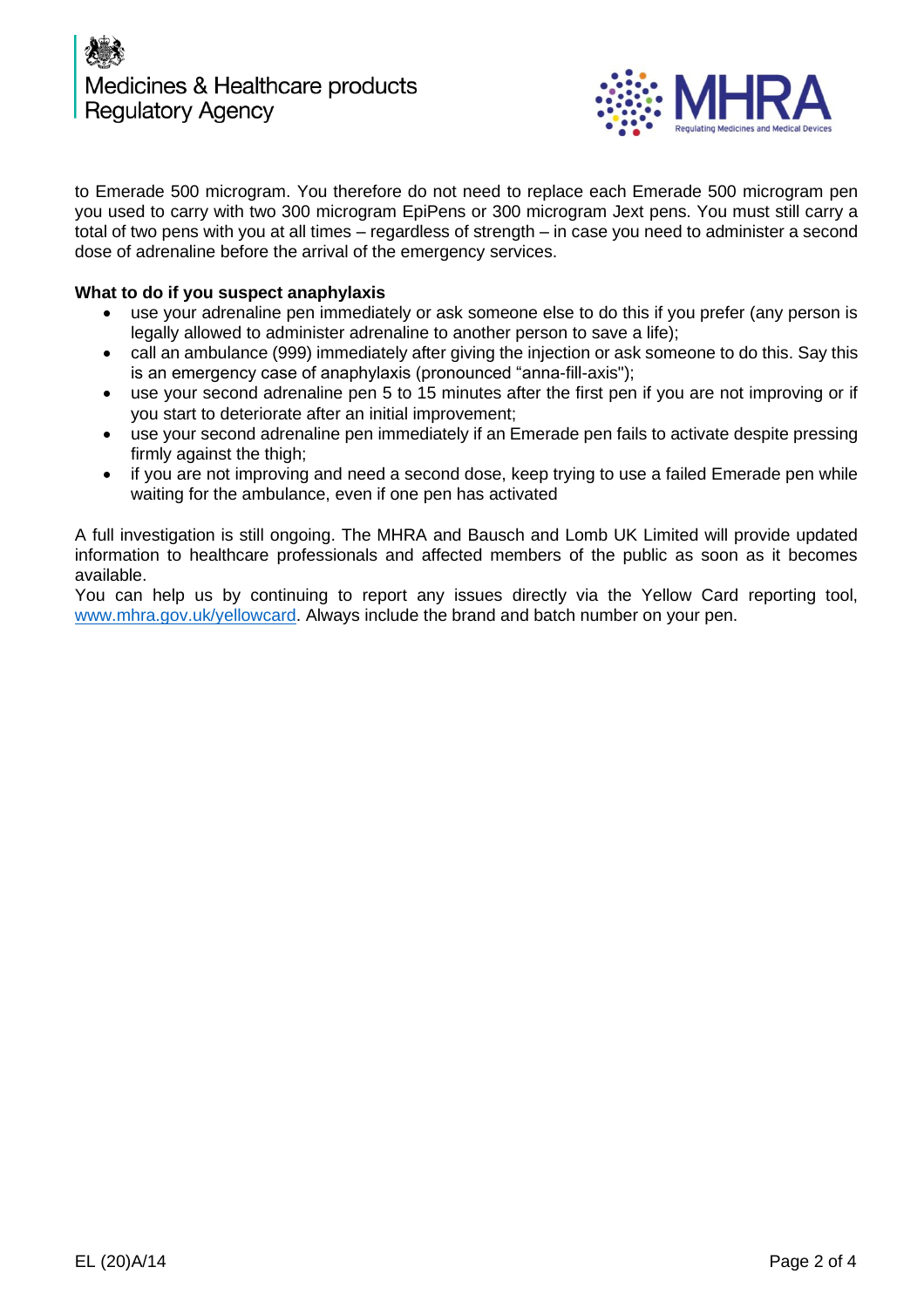# Medicines & Healthcare products **Regulatory Agency**



### WHAT DOES MY EMERADE PEN LOOK LIKE BEFORE USE? Fig. 1



BEFORE USE

Instructions:

Instructions:

1. An unused Emerade pen, with front cap in place (Fig. 1).

2. For instruction on how to use your Emerade pen please consult the Patient Information Leaflet (PIL).

3. During this period, when activation failure is a possibility, you should press the Emerade pen very firmly against your thigh.

#### HAS MY EMERADE PEN ACTIVATED? Fig. 2 Instructions:



When Emerade Pen has been activated the needle cover will extend and lock.

1. After using an Emerade pen following the instructions found on product labelling, verify that the pen has activated.

2. An Emerade pen that has been activated, will have an extended needle cover (Fig. 2 – circled section of image)

3. Call 999 for an ambulance and state "Anaphylaxis" even if you start to feel better

4. Lie flat with your legs up to keep your blood flowing. However, if you are having difficulty breathing, you may need to sit up to make breathing easier

5. Proceed to administer your second pen if you are not improving after 5 to 15 mins in case you need a second dose of adrenaline

### WHAT DO I DO IF MY EMERADE PEN HAS NOT ACTIVATED? FIG. 3



NOT ACTIVATED If the needle cover has not extended, the pen has not activated.

1. If the needle cover has not extended, the pen has not activated (Fig. 3 – circled section of image).

2. If the pen has not activated despite firm pressure, use the second pen immediately.

3. Call 999 for an ambulance and state "anaphylaxis" even if you start to feel better.

- 4. Perform additional attempts to activate, if
- Both pens have failed and no dose has been given;
- One pen has failed, One pen has worked, but a second dose is needed

This should only be attempted once all pens have been tried.

5. Retain any suspected, un-activated pen for reporting to the MHRA via the Yellow Card (further information on page 4) and investigation purposes.